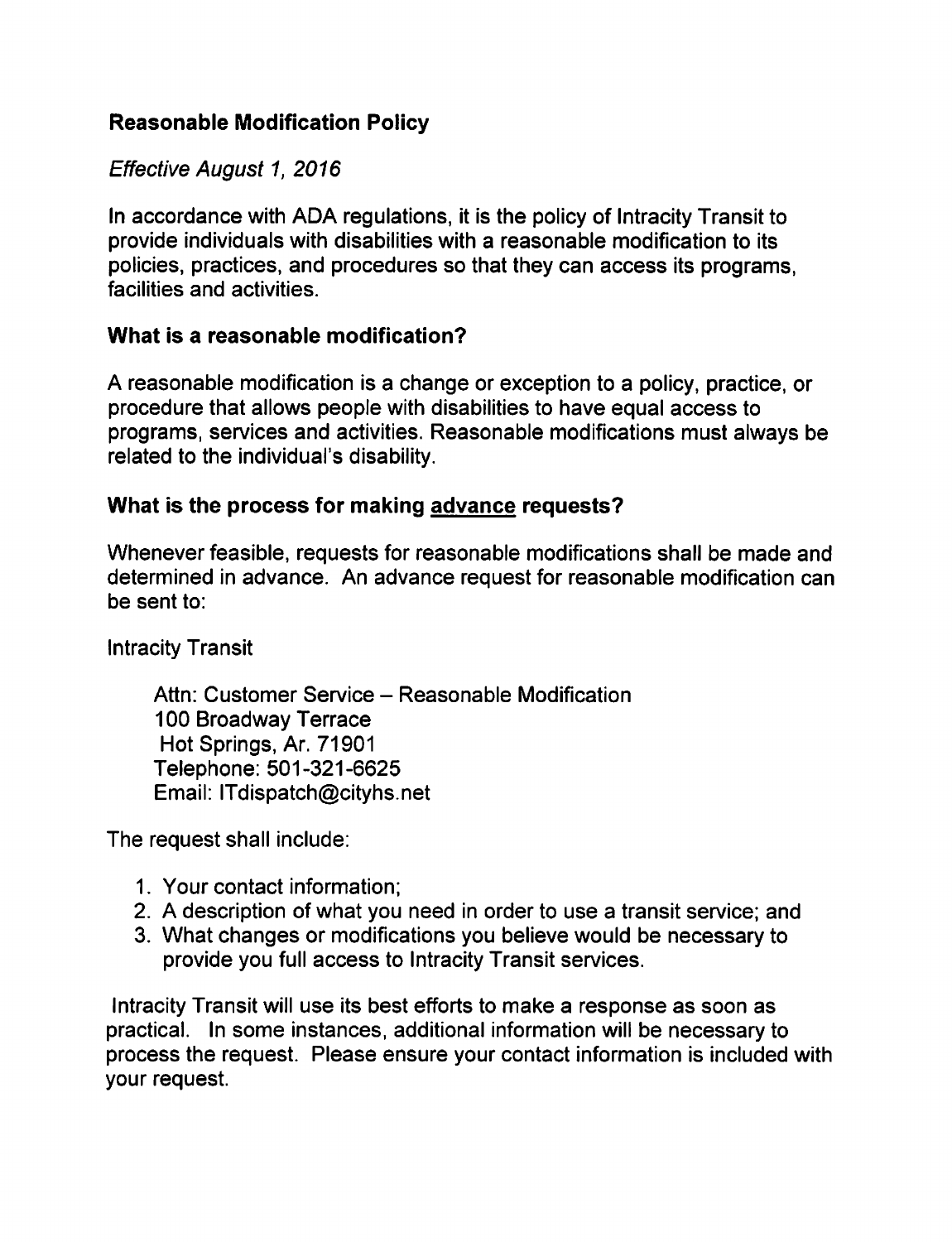# What is the process for making on the spot requests?

Intracity Transit understands that it may be infeasible for a reasonable modification request to be made and determined in advance. In these instances, please request a reasonable modification with operations personnel at the time of issue. A response to an on the spot request will be made at the time of the request. Responses to on the spot requests include granting the request, denying the request or referring the passenger to Customer Service for further processing.

## For what reasons may the Intracity Transit deny a reasonable modification request?

Intracity Transit may deny a reasonable modification request, whether made in advance or on the spot, for the following reasons:

- 1. Granting the request would fundamentally alter the nature of the Intracity transit services, programs or activities;
- 2. Granting the request would create a direct threat to the health or safety of others;
- 3. The individual with a disability is able to fully use the entity's services, programs, or activities for their intended purpose without the need of modification; and/or
- 4. Granting the request would cause undue financial or administrative burden.

If a request is denied, the Intracity will take any other action to the maximum extent possible to ensure that you receive The Transit services or benefits.

## What are examples of reasonable modifications that Intracity Transit generally will grant?

Generally the following reasonable modification requests for individuals with disabilities:

- 1. A request from a passenger whom has diabetes or another medical condition requests to eat or drink aboard a vehicle or in a transit facility in order to avoid adverse health consequences generally will be granted so long as the drink is in a spill proof container and the food is a small snack that cannot cause any spills;
- 2. A request for transit personnel to handle fare media when the passenger with a disability cannot pay the fare by the generally